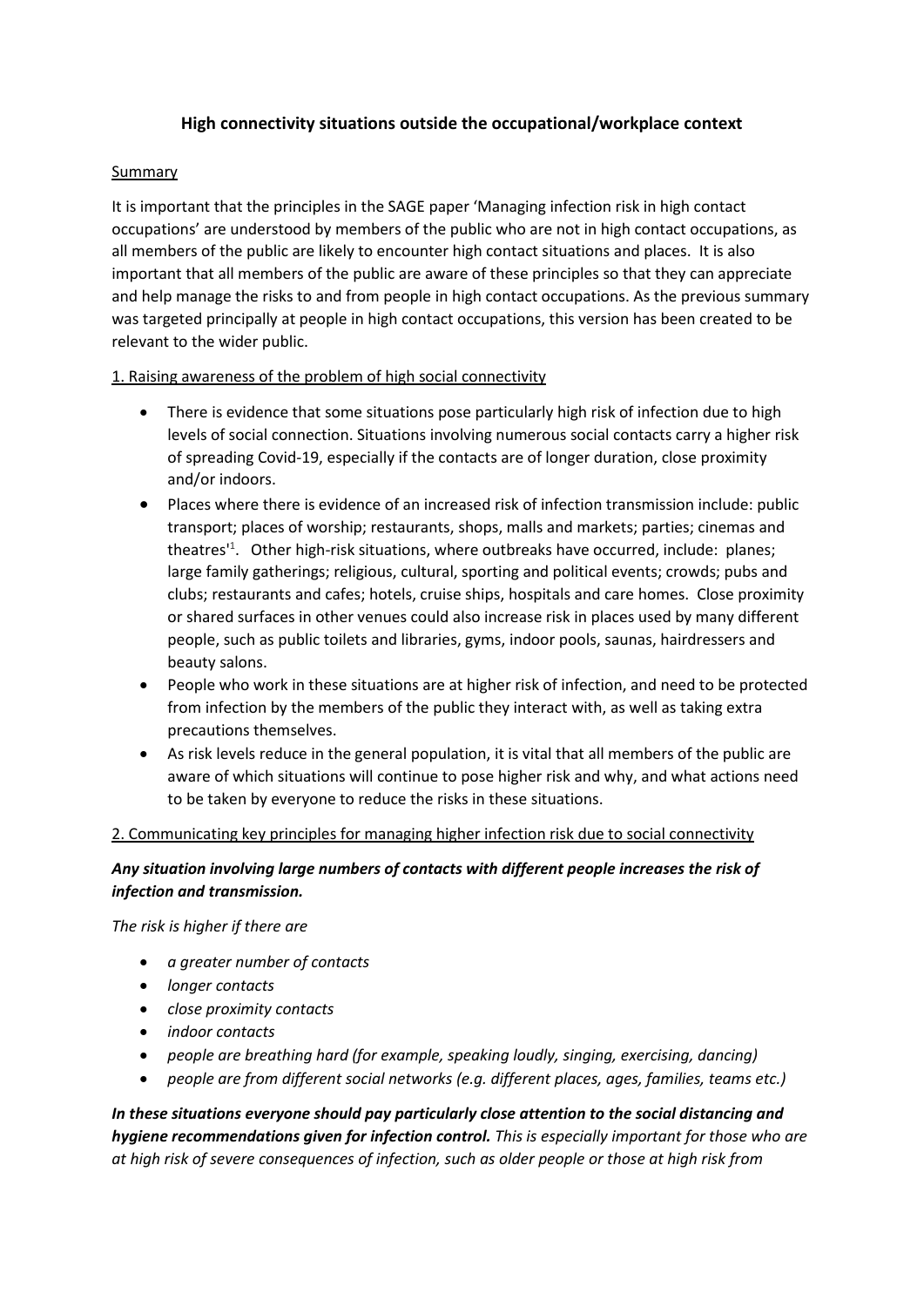infection due to health conditions<sup>1</sup>. It is also especially important for anyone who has direct or *indirect contact with people who are at high risk of infection (for example in their family, work or social network).*

*Wherever possible, changes to the structuring of activities and environments should be undertaken to reduce risks – for example, avoiding activities resulting in close proximity, contact or breathing hard, designing environments to support social distancing, requiring mask wearing, increasing ventilation and cleaning, and providing accessible facilities for hand hygiene. It may be possible to reduce contact between* groups *of people by discouraging mixing, restricting access to communal spaces or allocating spaces to particular groups at particular times with ventilation and cleaning between use.* 

*Taking extra care to reduce infection risk will require everyone concerned to undertake additional actions as necessary to effectively control transmission, such as: handwashing at appropriate times; avoiding touching face or surfaces; cleaning all shared surfaces; changing/washing clothes; using and disposing of tissues; ventilating shared spaces; social distancing; and wearing a face covering when close to others if social distancing is not possible. The EMG paper on Transmission of SARS-CoV-2 and Mitigating Measures (04/06/2012) sets out how to select appropriate measures.*

*There are both spatial and temporal elements to the risk of infection and transmission, and the reduction of this risk. The risk of infection and transmission is increased if contacts occur at the same time (e.g. in a crowded place) or if the contacts occur over a period of several days (e.g. meeting different people or groups of people each day). The risk of infection and transmission is raised for up to two weeks after contact with multiple people, places or social networks. After a period of high exposure to multiple contacts or different networks (e.g. a social gathering) the risk of spreading infection to other people can be reduced by avoiding contact as far as possible for two weeks (for example, by physical distancing within the home and self-quarantining to the extent that is feasible).*

3. Promoting awareness, solutions and skills to manage risks due to high social connectivity

*Co-create, optimise and disseminate an extensive education campaign suitable for all target individuals and communities.* All guidance developed must be extensively and iteratively tested and optimised through real-world implementation and feedback, taking particular care to consider and minimise the possible burden or anxiety that this may place on individuals and to ensure that implementing the guidance will not result in discrimination, stigmatisation, intergroup or interpersonal conflict.

Co-creation will involve working with diverse members of all target user groups and multidisciplinary experts in supporting behaviour change to develop engaging and accessible resources suitable for different user audiences, including persons of all genders, age groups, racial, ethnic and social backgrounds and different levels of health risk. The campaign should be developed, disseminated and implemented in collaboration with opinion leaders from all target communities.

The resources should identify and address concerns and barriers, suggest positive solutions, maintain social cohesion and support, and promote a shared sense of responsibility for infection control. The resources should include clear and convincing explanations, detailed guidance and effective behaviour change techniques to motivate and support people to adhere to the guidance.

<sup>&</sup>lt;sup>1</sup> BAME groups are known to have higher rates of death due to COVID-19. Some of this is related to different patterns of chronic illness but there is, as yet, insufficient evidence to understand the extent to which this is due to different levels of exposure to COVID-19, different susceptibility to develop severe disease or both.